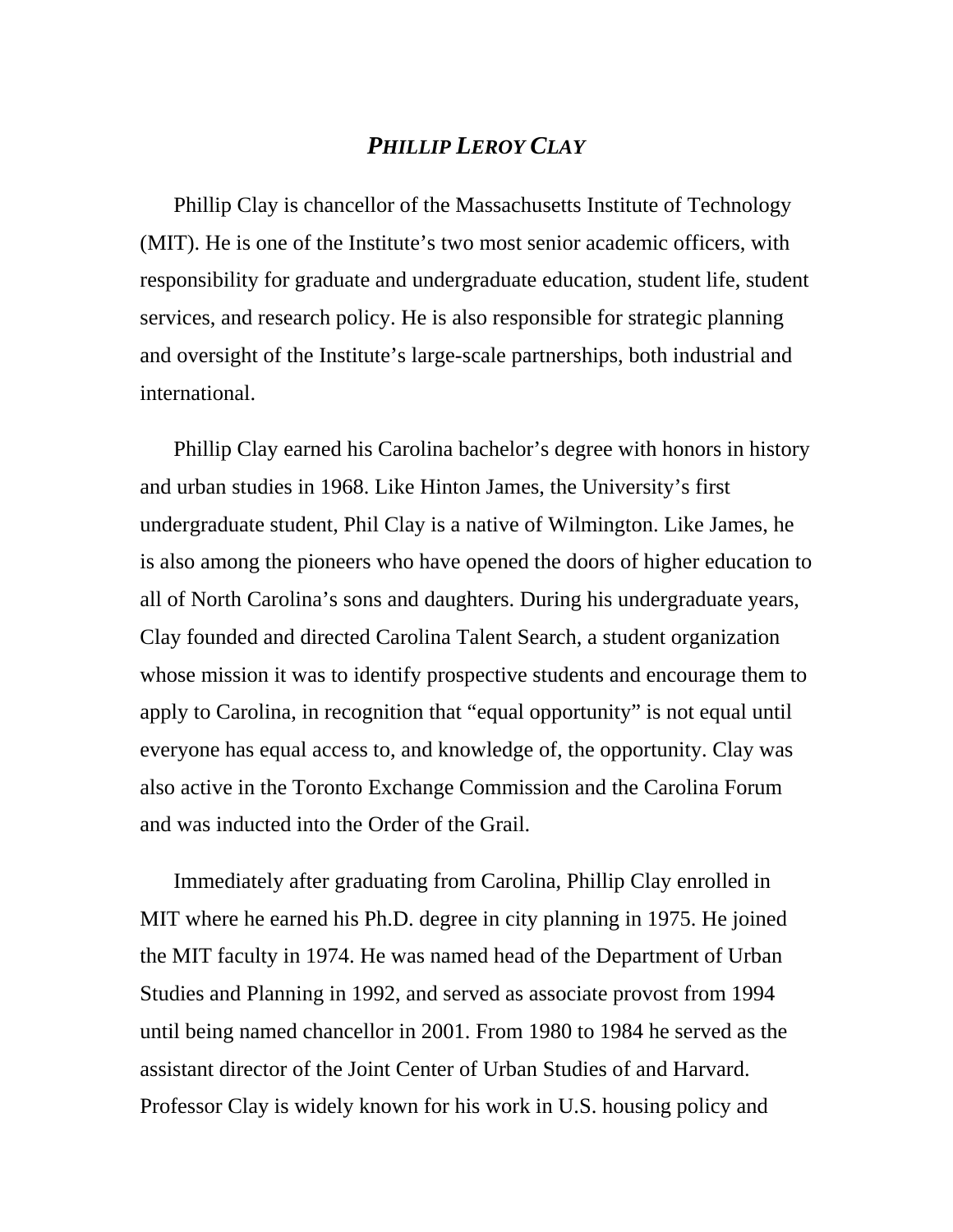community-based development. His publications include two books, *Neighborhood Renewal:Middleclass Resettlement and Incumbent Upgrading in American Neighborhoods* and *Neighborhood Politics and Planning.* 

When Professor Clay was appointed chancellor, he was asked "What's special about MIT people?" He replied in part "Well, there are some other schools that are also very, very good. I certainly wouldn't say that this is the only place you could study and have a good education." Obviously Phil Clay, Class of 1968, was silently humming "Carolina in My Mind" when he said that.

Professor Cassandra Clay, Phil's wife, is a member of the faculty of Boston University. They were married in 1971 at the Martin Street Baptist Church in Raleigh, Cassandra's home town. Their daughter, Elizabeth, is a recent graduate of Columbia University.

Phillip Leroy Clay stands before you today as an exemplar of the very best that two great American universities can produce. Carolina is proud to claim him as our own and to bestow upon him this Distinguished Alumnus Award.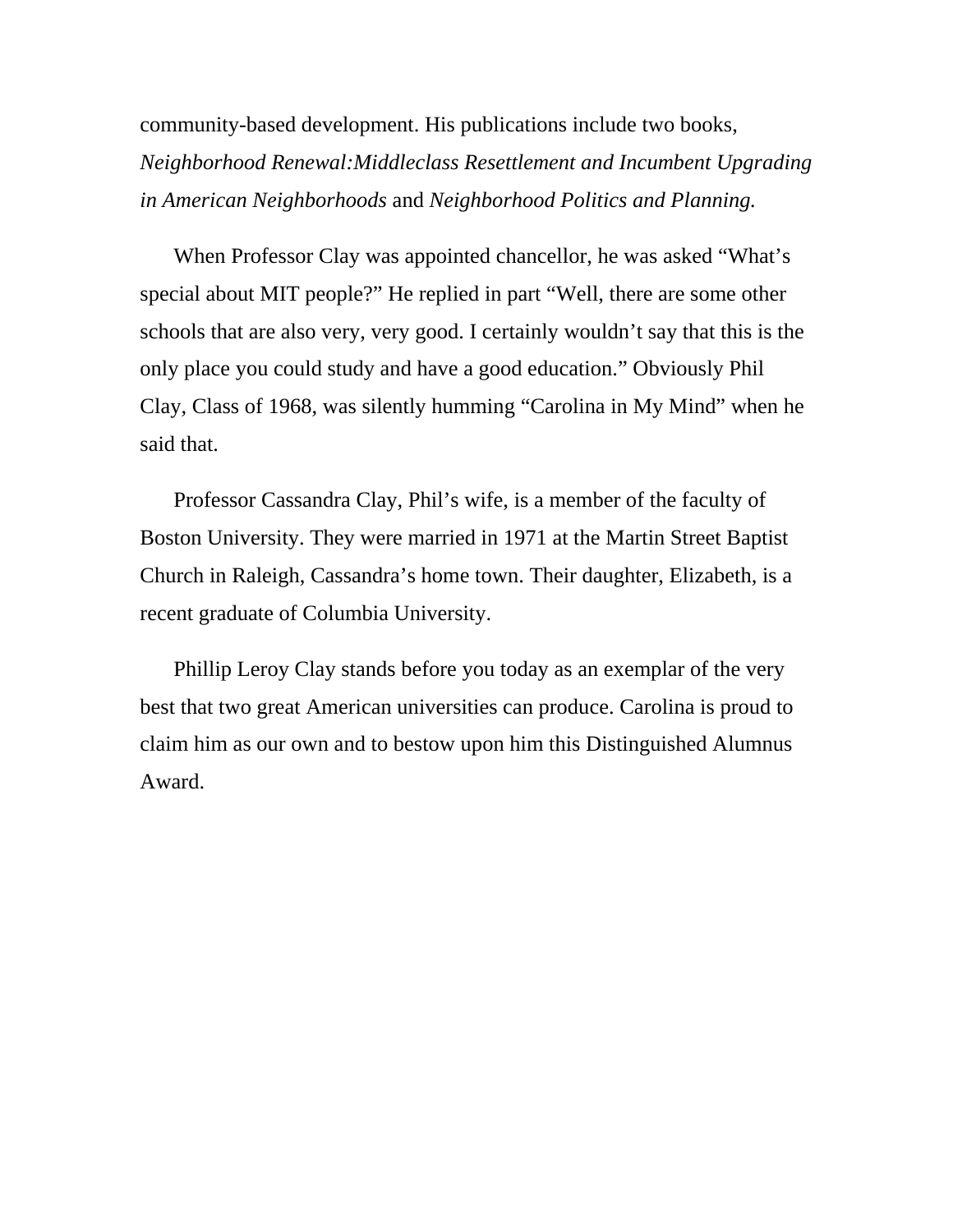## *BENJAMIN FRANKLIN LONG IV*

Like his father and grandfather before him, Ben Long always knew that he wanted to be an artist, but the image of the ragged artist starving in a garret, immortalized by Puccini's *La Bohème*, did not appeal—at least not to his father—and so young Ben enrolled in Carolina. Life in the ivied halls and leafy shade of this old campus did appeal, but something was missing. Six months before Ben was due to graduate, his friend Reynolds Price put to him this question: what do you really want to do? Ben had known the answer for a long time, but Reynolds' challenge emboldened him to withdraw from Carolina and enroll in the Art Students League in New York City. That decision has led to international recognition for his unique work in reviving the centuries-old art of fresco, the preferred medium of Raphael, DaVinci, and Michelangelo.

After a tour of duty in Vietnam as a member of the United States Marine Corps, Ben Long went to Florence, Italy, where he sought out Maestro Pietro Annigoni, one of the few practitioners of the art of fresco. He studied with Annigoni for eight years, beginning in 1971. In the midst of his studies, Long returned to his native North Carolina determined to revive fresco painting on these shores. He approached several large churches with a most unusual offer: I'll design and execute a fresco for you for the cost of materials only. There were no takers. Then one day he happened to meet the vicar of two tiny Episcopal churches in Ashe County—combined membership of 30."Would you be interested in some frescoes," he said. "We would be delighted," said the vicar. "What's a fresco?" Today, Ben Long's frescoes in St. Mary's of the Hills, Beaver Creek, and Holy Trinity, Glendale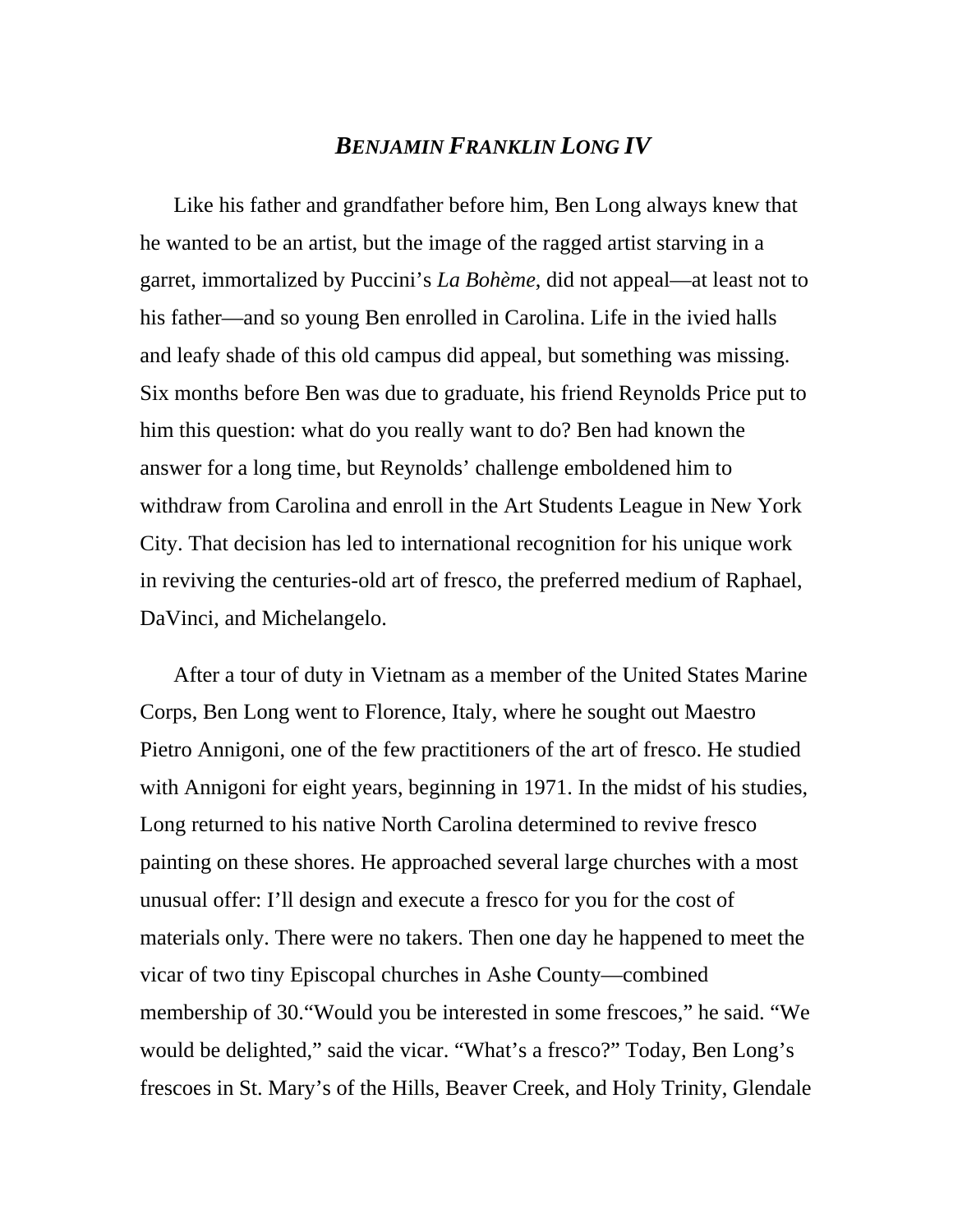Springs, have been visited by hundreds of thousands. The Ashe County frescoes have been joined by others in the Bank of America Corporate Center, the Basilica of the Monte Cassino Abbey, and the Monastery of St. Francis of Assisi, to mention but a few. A splendid work for St. Peter's Catholic Church in Charlotte lies in ruins for reasons unknown.

Although Ben Long is known principally for his frescoes, he is also a talented portrait artist working in oils. He painted the official portrait of Governor James B. Hunt that hangs in the North Carolina Governor's Mansion, and has exhibited his work at the Royal Portrait Society in London. Long has also exhibited at such varied venues as the Fremantle Collection in Florence, the Getty Collection in San Francisco, the Thane of Cawdor Collection in Scotland, and the Mint Museum of Art Collection in Charlotte.

Ben Long's North Carolina frescoes have had a profound effect on the thousands who have sought them out. One admirer, Mary Beth Ellis of *Our State* magazine, hails his powerful ability to illustrate the human experience as depicting "the landscape of the soul." The evocative power of his work is amply illustrated by a controversy that developed over a recent fresco that he painted as a gift to his hometown, Statesville. It depicts the Greek goddess Hecate who, in classical art and literature, is a symbol of new beginnings. Her image was often placed at crossroads for that reason. "Witchcraft," cried the ignorant. The mayor, Ben's staunch supporter, called a public hearing. Ben did not go. He was busy painting.